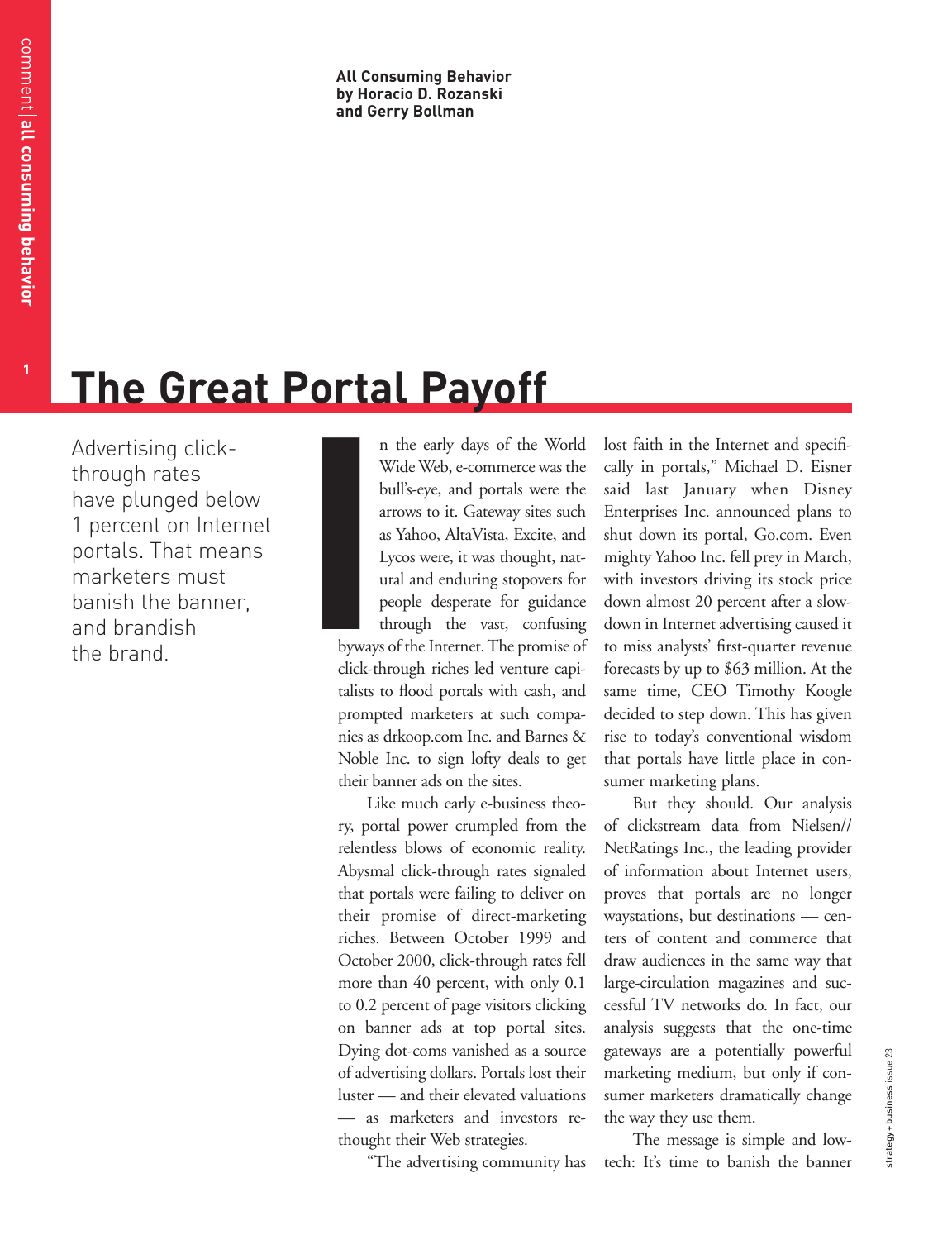**2**

### **Horacio D. Rozanski**

(rozanski\_horacio@bah.com) is a vice president in Booz-Allen & Hamilton's New York office. He specializes in developing marketing strategies and customer understanding across a range of industries.

#### **Gerry Bollman**

(bollman\_gerry@bah.com) is a senior associate in Booz-Allen & Hamilton's Cleveland office. His client work focuses on developing business and marketing strategies for the consumer products and biotechnology industries.

and brandish the brand. That means applying proven brand-building techniques that will work as well on the Web as they have in traditional media.

### **Business Model 1.0**

Defining a portal is harder than it seems. In the Internet's early days, "portal" was synonymous with "home page"; later, portals became equated with search engines. To this day, all brand-name portals are based on search engines or directories, but their appeal and services vary. AOL is considered a portal, yet its popularity derives in no small part from its proprietary online communities. Disney's Go.com had, befitting its parentage, an entertainment flavor. Google and HotBot remain true to their search heritage. Despite these variations, portals are perceived as and have considered themselves to be — the hubs in a vast hub-and-spoke system, a place where people come to stop, ask directions, and then leave.

Whatever their particular specialty, most portals built their businesses on the foundation of banner advertising, which nicely met the matching needs of marketers and portals. The sites had an audience seeking information; they also had the ability to identify consumers by interest and, to a degree, by demographics. Through banners, portals could deliver audiences directly to marketers' Web sites, in a way no other medium could match. They were a perfect solution for marketers needing a way to cut through the sprawl and confusion of the Internet to reach audiences receptive to their offerings. The search function and portal revenues were linked with each other. A consumer looking for guidance about financialservices sites was, marketers assumed, a perfect target for a credit card banner ad. If a banner seemed too blatant, then paid, prime positioning on a search engine's results list — the portal equivalent of product placement — was deemed a more subtle way to drive traffic to a marketer's site.

The revenue model that evolved from these assumptions was a hybrid of broadcast television and direct marketing models. Like free TV, portals were paid by marketers — not by consumers seeking entertainment — to deliver an audience. Like direct marketers', the portals' compensation was based largely on the number of responses to the ads — or clickthroughs — not on the total size of the audience for the ads. This business model made some sense as long as portals served as gateways. But

reliance on banners as a source of sales prospects has become increasingly misguided as consumers change the way they use portals.

As a class, portals remain the most familiar places on the Internet. According to our analysis of 1,093 high-frequency users in July and August 2000, virtually all users — 98 percent — visited a portal at some point, compared with approximately 80 percent who went to entertainment or information sites, and 43 percent who stopped at financial sites. Portals' popularity, in short, dwarfs that of other Web site categories.

In our sampling, 60 percent of user sessions included a visit to a portal; by contrast, only 22 percent of user sessions included a visit to an entertainment site. News and information sites were visited in 20 percent of user sessions, shopping sites showed up in 17 percent, and sports sites appeared in only 5 percent.

# **The Comfortable Consumer**

But the popularity of portals masks a dramatic shift in the way consumers are using them. Today, portals' function as a Web on-ramp is declining. Only about half the participants in our study said they used portals as gateways to other sites. Furthermore,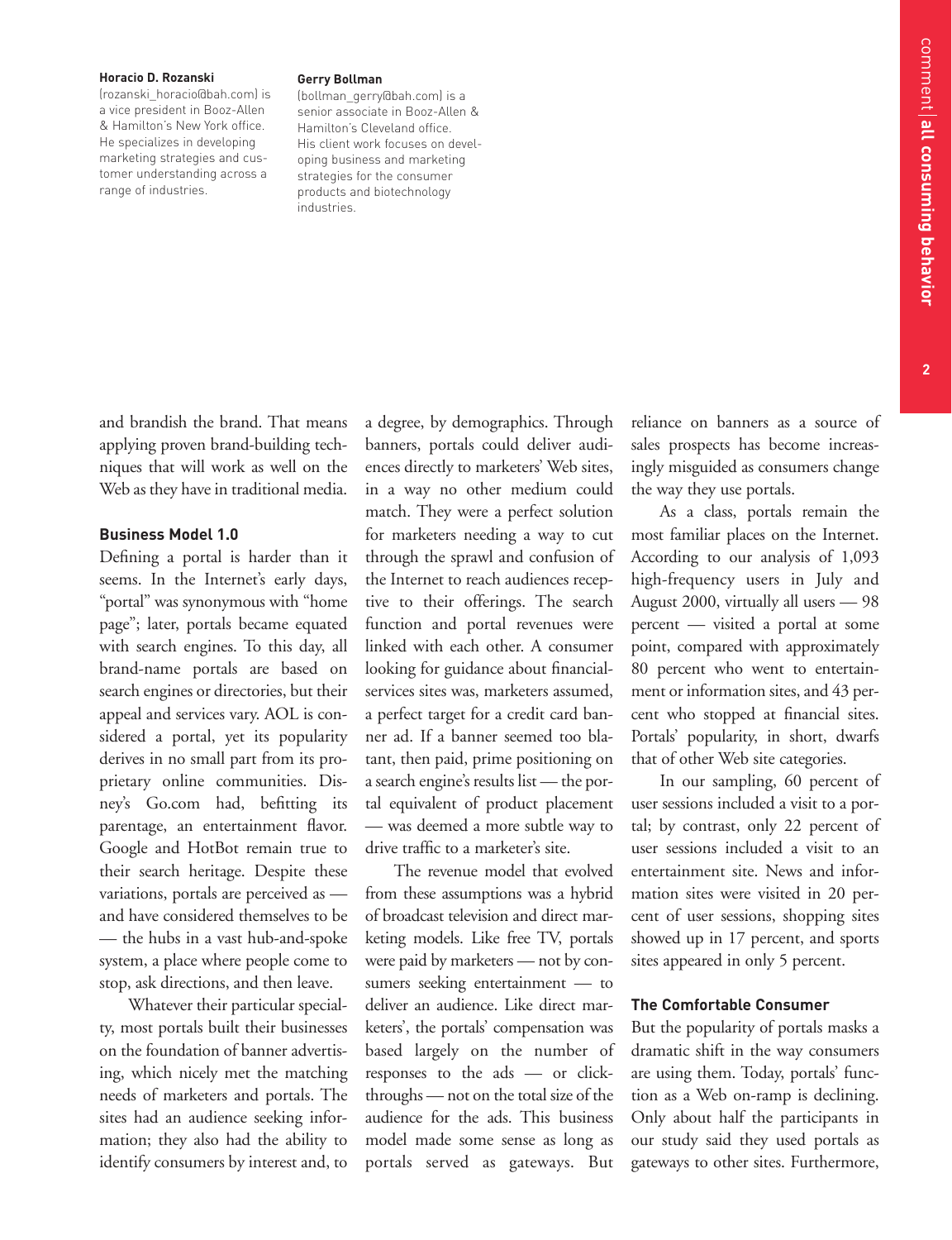**3**

Once marketers look beyond banners, they'll find attractive options to pump up the impact of their messages.

the analysis shows that although users employ portals' search engines in onethird of their sessions, very few Web sites — only 6 percent — are accessed via such searches. This may sound contradictory, but it actually underscores users' growing familiarity with the Internet, and their tendency to return to the places they know. If someone visits 11 sites in each of three sessions, and in one of those sessions uses a search engine to find two sites, the search engine has been used in 33 percent of sessions, but to reach only 6 percent of sites.

A typical cruise on the Web is becoming, for most people, a series of visits to friendly local pubs, with an occasional stop at a new saloon. And, for most consumers, the neighborhood portal is the coziest hangout of them all. Users spend far more time at portals than anywhere else on the Web — an average of four-and-a-half hours per month, which is three times more than they spend at shopping or entertainment sites. In other words, portals have become destinations, favored retreats: places to pick up some news, join a chat, "instant message" a buddy, check stock prices, order a gift, and (not incidentally) conduct a search or two.

The shift toward destinationoriented portals is underscored by the relative popularity of the best-known branded portals. Virtually all the time people spend at portals is spent at full-service portals, such as Yahoo, Excite, CompuServe, and Netscape. Pure search engines, such as Goto.com, Google, and Ask Jeeves, account for only five minutes a month of the average user's time.

## **The Change Imperative**

The popularity of portals should be great news both for their shareholders and for marketers. But portals are hanging on to the failing banner business model, rather than adapting it to people's changing habits. Banner ads accounted for 46 percent of all Internet advertising in the third quarter of 2000, according to the Internet Advertising Bureau; sponsorships accounted for only 28 percent of advertising. Yahoo obtains 90 percent of its revenue from ads. Only AOL, which gets 64 percent of its revenues from selling access to the Internet, does not rely heavily on income from click-through ads.

This overreliance on banner advertising in the face of portals' diminishing role as gateways clearly means their existing business model doesn't make economic sense anymore. If consumers rarely use the sites' directories or search engines, then targeting ads at consumers using searches as the trigger promises little return. The 40 percent crash in clickthrough rates, to a level few marketers would accept, illustrates why marketers need to fundamentally transform the way they use these sites.

The click-through crisis notwithstanding, portals continue to create a great deal of value for consumers, as evidenced by the increasing amount of time people spend at them. As desti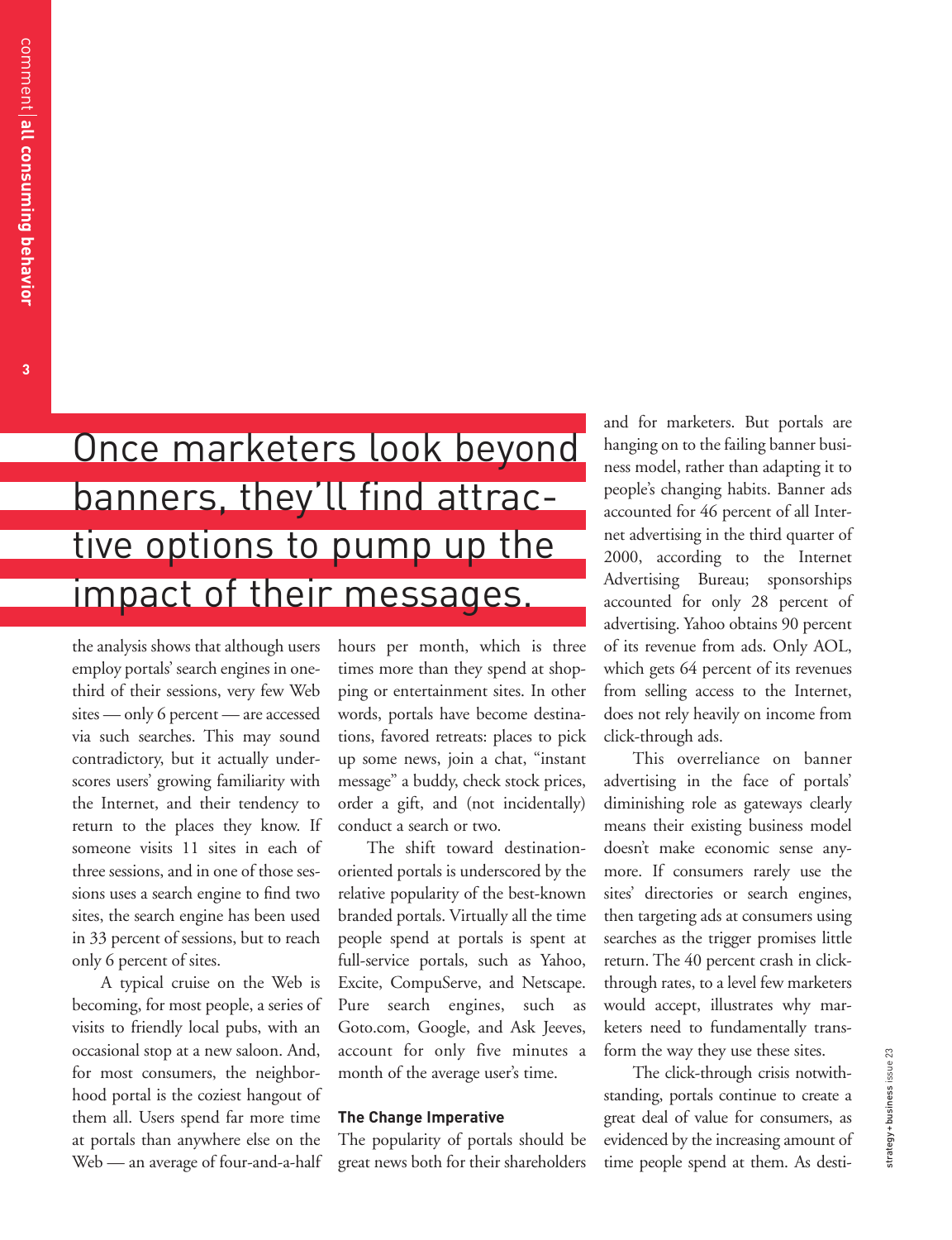marketers can and should make them as standard a part of their marketing mix as print and broadcast vehicles. Once marketers look beyond the banners, they will find attractive new options to pump up the impact of their messages.

Another approach is sponsorships — attaching a marketer's name and messages to an appropriate part of a portal site, similar to what Hallmark has long done with its "Hallmark Hall of Fame" television specials. For example, Quicken.com sponsors the Money & Investing area of Excite.com, which includes chat links to Quicken loan consultants.

New portal services are giving marketers fresh venues for reaching customers. Yahoo Finance and MSN's MoneyCentral now offer account aggregation, a service that assembles a user's financial accounts so they can be viewed together. Aggregation sites get a deep view into users' financial lives and provide an opportunity for bankers, brokers, and other financialservices providers to cross-sell services tailored to a user's specific needs.

Marketers and portals also must develop ways to encourage consumers who are used to free information and services to pay for content. Consider how the World Wrestling Federation (WWF) hooks its audience with free network or basic-cable shows, then captures revenue when viewers sign up for pay-per-view WWF events.

Portals' parent companies have begun to parlay their expertise in site design and content into co-branded ventures with other marketers. Yahoo, AltaVista, and Ask Jeeves and all have

nations, portals' value to marketers is similar to that of magazines and cable television channels: Portals aggregate audiences — sometimes broadly, sometimes by demographic characteristics — and deliver messages to them that build brands. And because portals can capture powerful usage data, they can deliver something that TV and magazines seldom do: quantitative insights on the effectiveness of messages, measured not just by impressions, but also by intensity, return rates, and even actual purchases.

## **New Branding Opportunities**

Yet users pay nothing for the value they enjoy, and marketers pay little for the large audiences and deep insights the portals amass. This obvious mismatch between value creation and value capture mechanisms can be fixed if consumer marketers start treating portals as brand-development venues. That is, a marketer should pay a portal for the total number of impressions of the marketer's message it delivers to its site visitors. Likewise, portals should shift away from perclick pricing and align their pricing models to the ways in which they actually capture the audience.

Understanding how people now use portals, traditional consumer